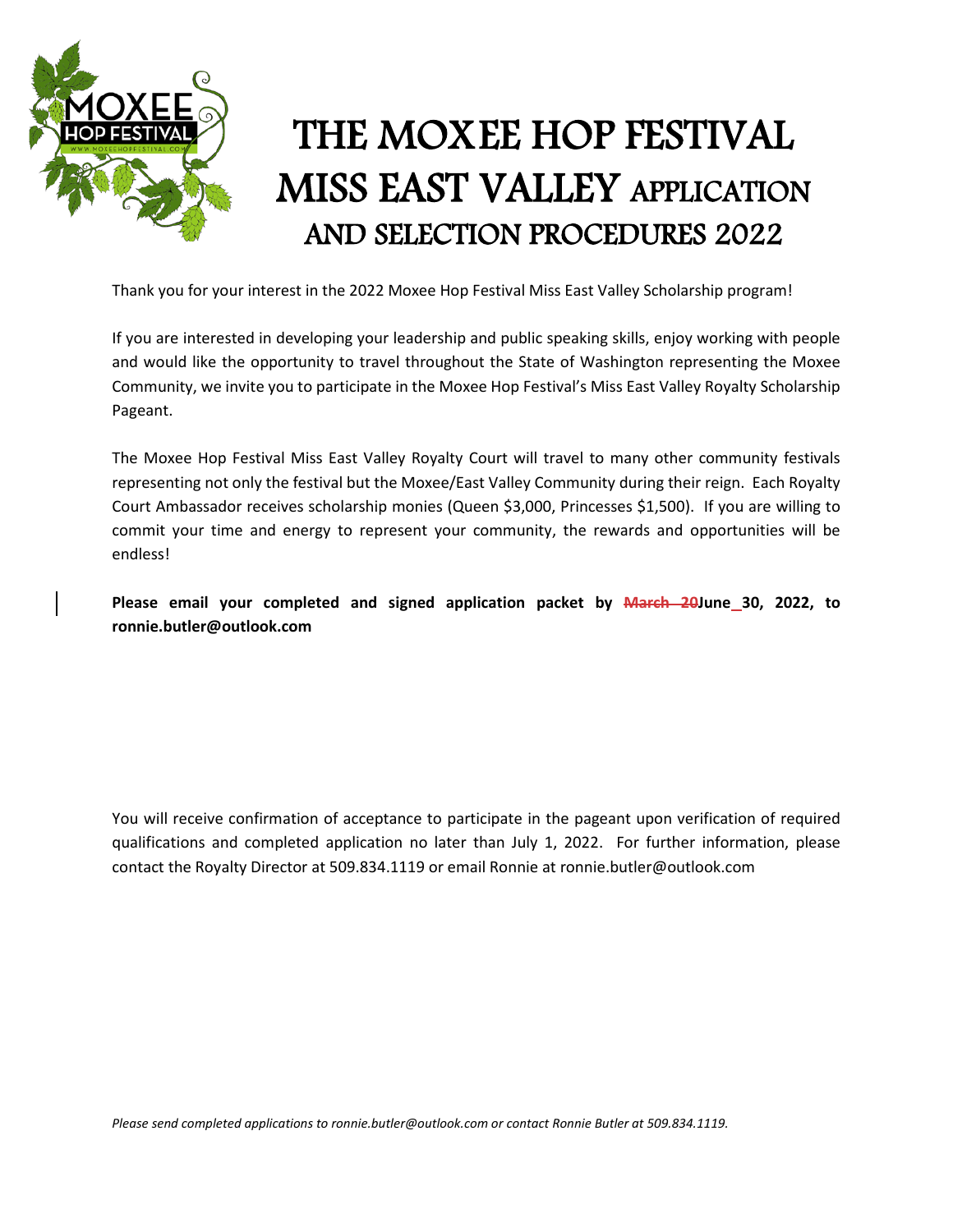

*In order to be considered, the original application packet with documents must be received by the pageant committee no later than 7:00pm Friday, March 25, 2022.* 

Applicants must submit the following documents:

- A fully completed application form.
- A typed resume (see guidelines in application packet).
- Contestant Profile
- Two letters of recommendations (*please do not provide more than two*) from **non-family** members such as teachers, principals, employers, community-civic leaders, church leaders, or others who are familiar with the applicant and her accomplishments and personal characteristics and values.

\*\*Letters of recommendation are to be typed, include the author's original signature, full name, position or title, address and telephone number.

#### **These can be emailed directly to Ronnie Butler at ronnie.butler@outlook.com**

- Typed response to Essay question.
- Copy of most recent grades
- Current attendance report
- Current school disciplinary report.
- Hold harmless agreement with applicant and parent signatures.
- Code of Conduct agreement with applicant and parent signatures.

The selection process will consist of a review of all application packets from which up to 15 semi-finalists will be selected. Applicant's education, essays, and general merit will be reviewed. All semi-finalists will be interviewed in July prior to the pageant by a selected panel of judges. They will be judged on their responses to questions, poise and presentation during the interview. Miss East Valley and her court will be selected based upon the total points awarded for Ticket Sales, Interview, Freestyle, Talent, and Evening Gown with on stage question and Pre-pageant activities.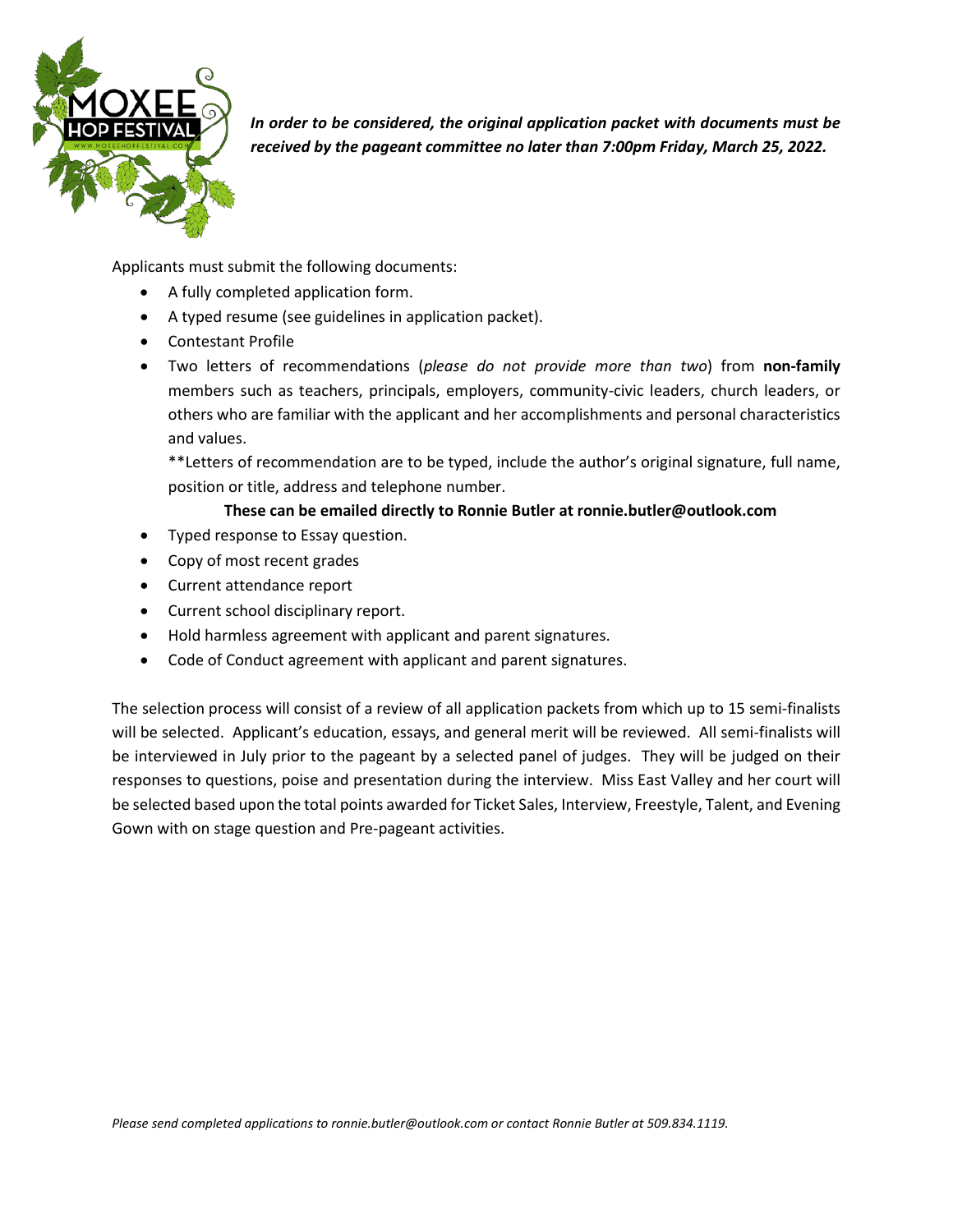

# THE MOXEE HOP FESTIVAL MISS EAST VALLEY 2022

### IMPORTANT DATES

Thursday 6/30 - Application packets must be turned in by 7:00pm

Friday  $7/1$  – Candidates contacted via phone

Thursday  $7/7 - 6:00 \text{ PM} - \text{C}$ andidate & Parent Meeting - Location TBD -MANDATORY – Raffle ticket disbursement

Friday 7/8 – Ticket Sales Begin

Tuesday 7/12 – 6:45 PM – EVCEA Meeting – Introduction of candidates to board.

Thursday  $8/4$  – Saturday  $8/6$  – Moxee Hop Festival

Sunday 8/21 – Pageant 4pm.

\*\*Program practice for pageant will be determined once we announce candidates, this is not a complete schedule\*\*

\*\*More important dates to follow this is not a complete list\*\*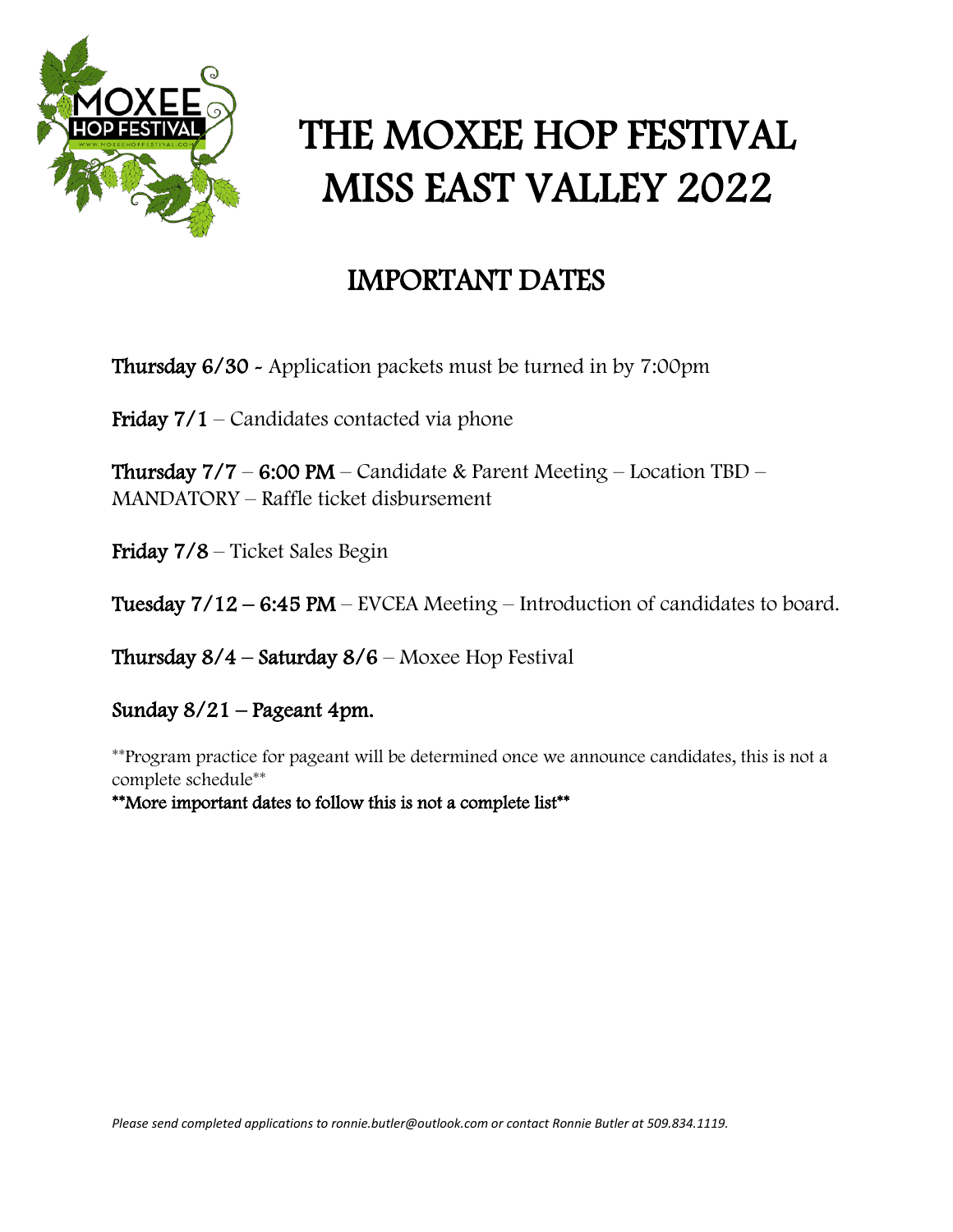

### Moxee Hop Festival's Miss East Valley Scholarship Pageant Application

General Information

|                                                             | $Phone: ____________$ |
|-------------------------------------------------------------|-----------------------|
|                                                             | Age:                  |
|                                                             |                       |
|                                                             |                       |
| Parents Names:                                              |                       |
| <u> 1989 - Johann Stein, mars an de Francisco (f. 1989)</u> | $Phone: ____________$ |
| Social Media Usernames:                                     |                       |
|                                                             |                       |
|                                                             |                       |
|                                                             |                       |

I hereby acknowledge that I have read and understand the official rules and regulations of this competition, and that I will comply with them in every way. I further understand that violation of such regulations may subject me to disqualification and/or forfeiture of all scholarship awards and honors. To the best of my knowledge the personal data as herein set forth is correct.

| Applicant Signature:       | Date: |
|----------------------------|-------|
|                            |       |
| Parent/Guardian Signature: | Date: |

*Please send completed applications to ronnie.butler@outlook.com or contact Ronnie Butler at 509.834.1119.*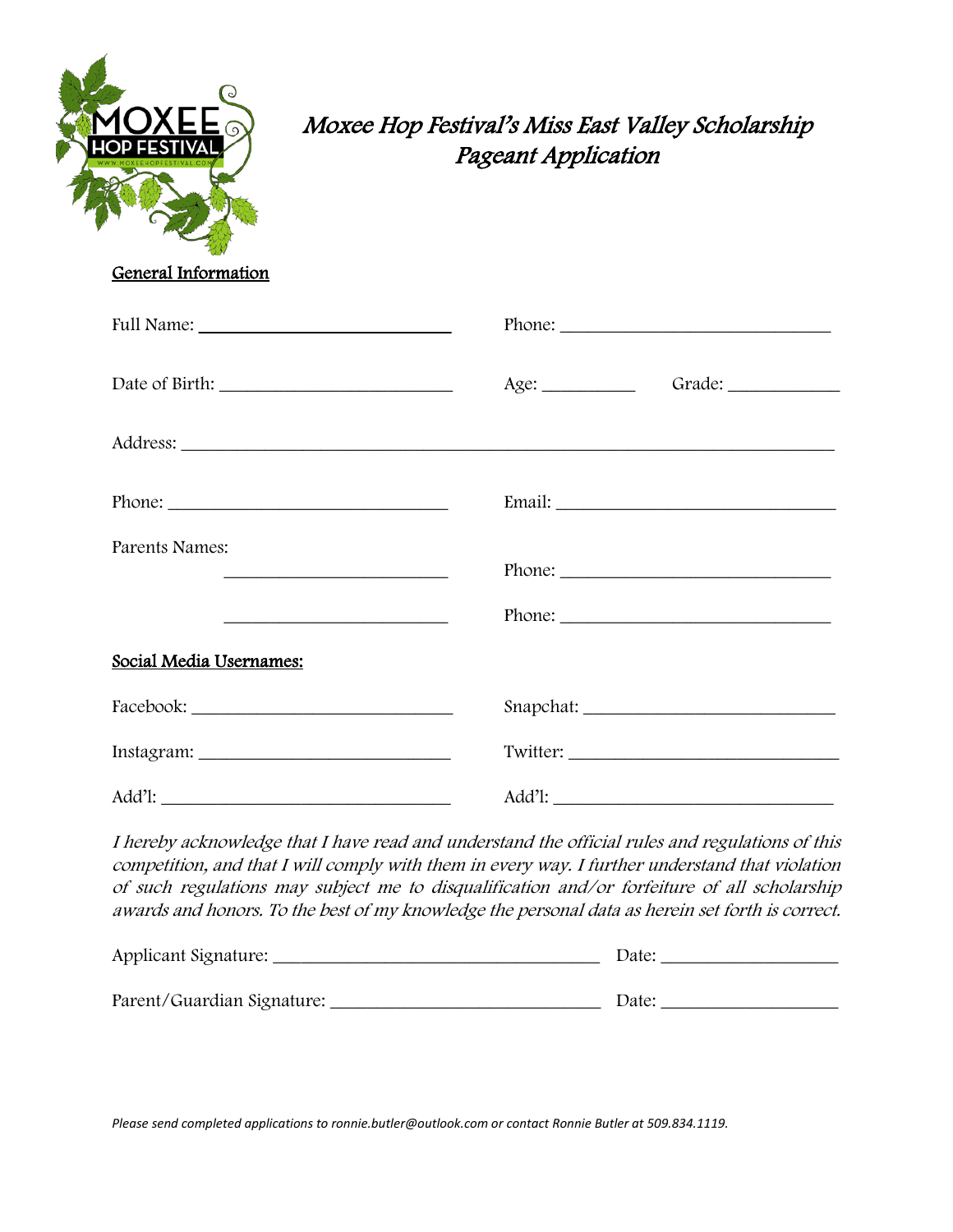| <b>Contestant Profile</b>                                                         |
|-----------------------------------------------------------------------------------|
|                                                                                   |
|                                                                                   |
|                                                                                   |
| ,我们也不能在这里的时候,我们也不能在这里的时候,我们也不能在这里的时候,我们也不能会不能在这里的时候,我们也不能会不能会不能会不能会不能会不能会不能会不能会不  |
| What do you plan to do after graduation?                                          |
| What is your best personality trait?                                              |
|                                                                                   |
| Why did you enter the pageant? What do you hope to gain from this experience?     |
|                                                                                   |
| What is one question you have never been asked but would love to answer?          |
| What is the best advice you have received or given? _____________________________ |
|                                                                                   |

Please send completed applications to ronnie.butler@outlook.com or contact Ronnie Butler at 509.834.1119.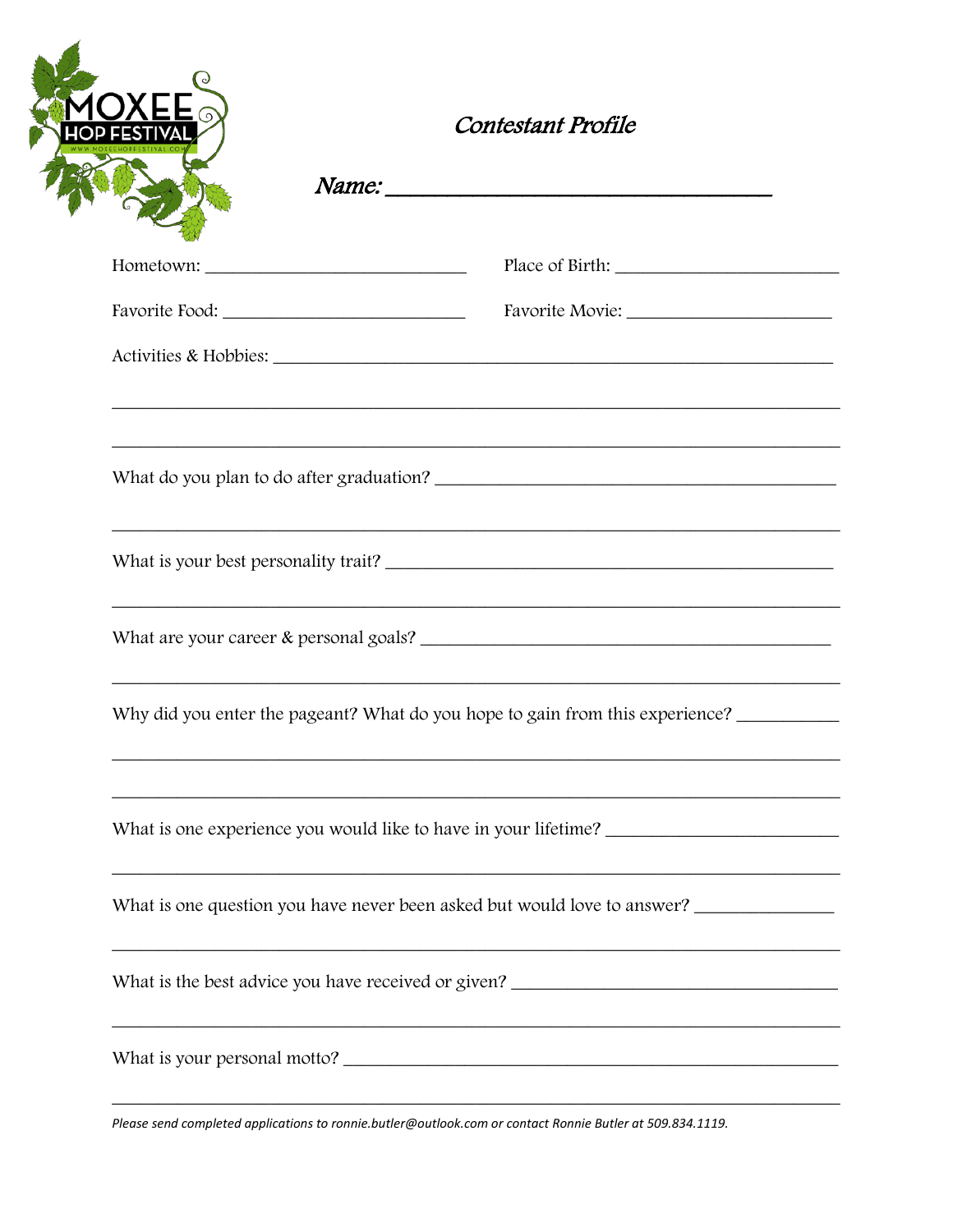

## Essay Question 2022

### Please Type Responses

Choosing a platform is one of the most important decisions in the pageant candidacy process because it is a reflection of your own personal interest and your dedication to community service.

Platforms are a particular cause or program you choose to promote as part of your volunteer work through the program. As an advocate of a platform, you have the opportunity to promote something that is important to you.

Please describe your platform, why it is important and how during your reign you will promote and support your platform.

#### Must be typed and within 250 to 500 words.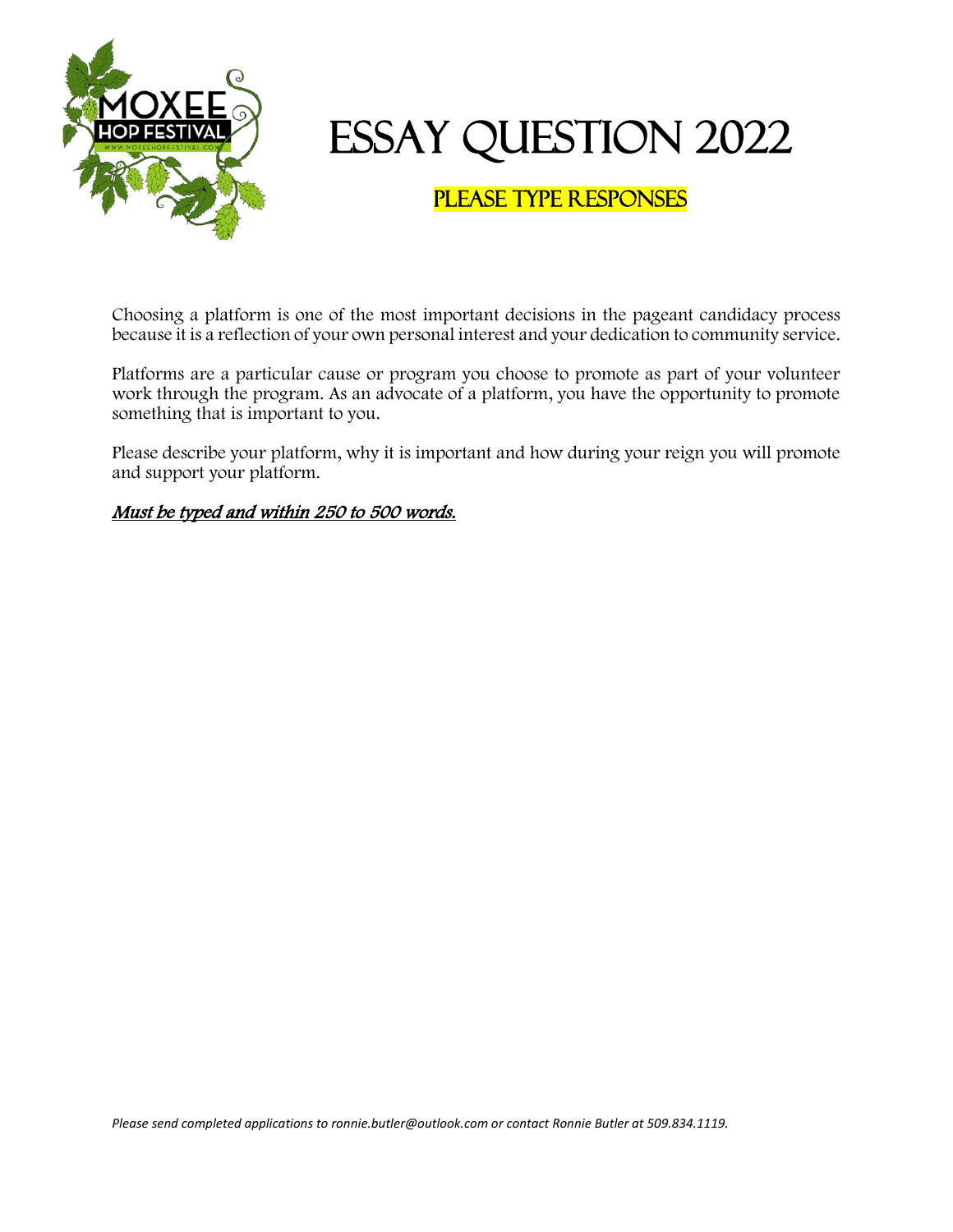

#### **CODE OF CONDUCT & CANDIDATE/PARENT AGREEMENT 2022**

The Moxee Hop Festival Miss East Valley Scholarship Program exists to provide opportunities for involvement with the local and surrounding communities to support the growth and development of young ladies in the East Valley community. You will gain poise, speaking abilities, and interviewing techniques. The ambassadors

will travel throughout the greater Washington state and will be a part of many volunteer opportunities here in our own county. The program's intent is to instill skills that will be invaluable throughout life.

#### **Time Commitment**

Treat this as an internship for a job you are applying for. As a candidate, you and your parent(s) will be required to attend an orientation meeting, a service project event, dance/walk practices, judge's interview, raffle ticket selling events, pageant rehearsal and pageant.

If you are crowned Miss East Valley, or a member of the royalty court, you will have the opportunity to attend approximately 20-30 appearances throughout the year of your reign. Approximately 6 of these days take place during the Moxee Hop Festival (the 1st full weekend in August). Your attendance is mandatory at all of the Royalty scheduled Moxee Hop Festival events. Throughout the balance of the year, those crowned will be busy. Evenings and weekends in the spring, summer and fall months constitute the majority of the appearances requested; however there are numerous opportunities for activities throughout the remainder of the year. Some allowances can be made for family vacations, sports or other school activities. Those allowances are handled on a case by cases basis with the Coordinators.

#### **Cost:**

As a candidate, you will need to provide the following for the pageant:

- Business/Interview attire clothing
- Evening Dress
- Talent attire
- Opening routine shoes

If chosen as Miss East Valley or a royalty court member you will be personally provided with the following:

- Academic Scholarship upon completion of your reign
- Official crown and sash with pin
- Formal dress (alterations to be included)

Other minor expenses throughout the year may occur and will be the responsibility of the royalty court member's family to cover. Ticket sales help us minimize these costs.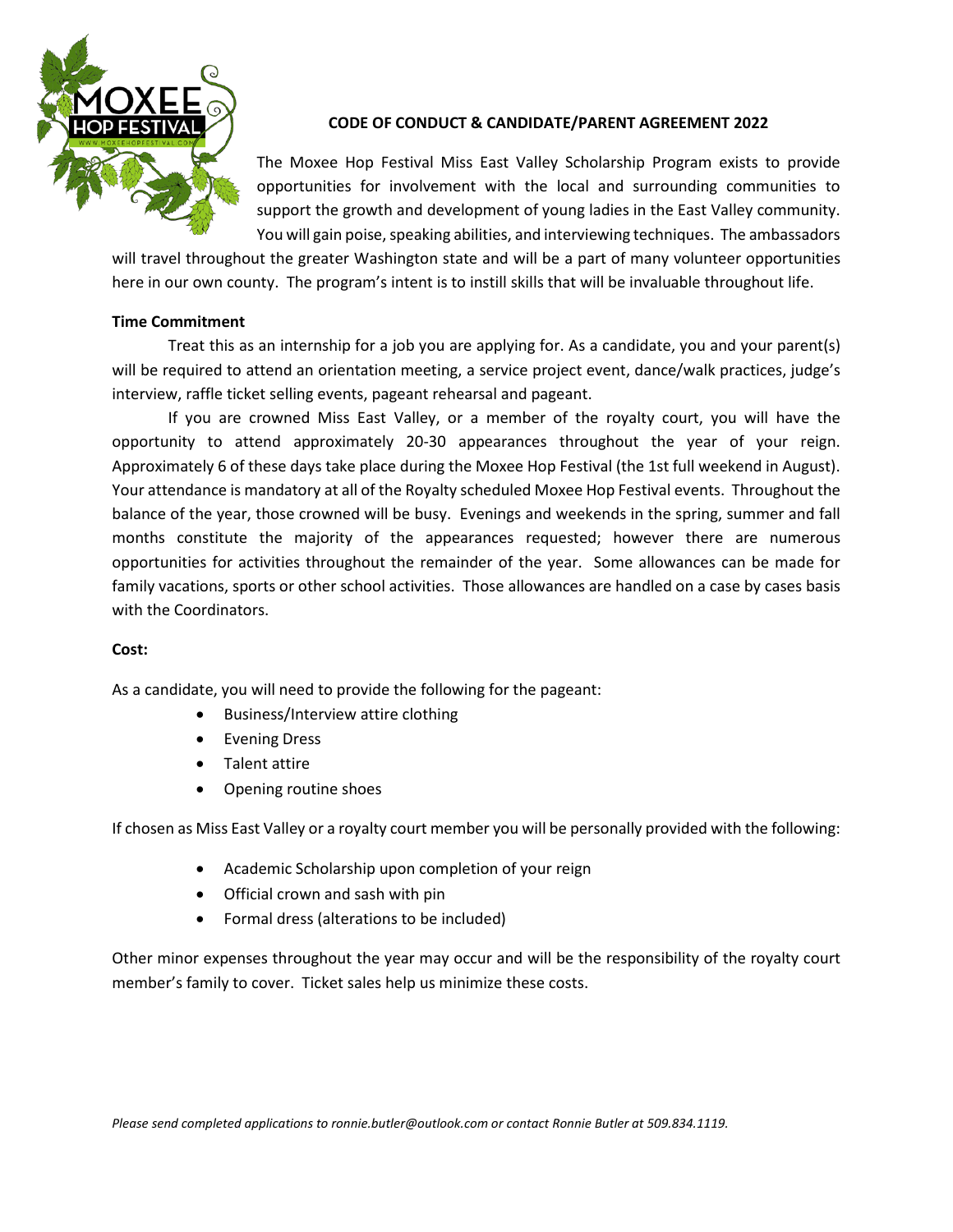

**Code of Conduct for Candidates and Parents 2022:**

The candidate and parent(s)/guardian(s) will be thoughtful, courteous, and respectful of others at all times, always being mindful of proper conduct and manners. Even as a candidate you represent not only yourself, but your sponsor and community.

- The candidate will be required to participate in the entire Candidate Program, from the time of registration up until the end of the pageant.
- Attendance is required at all mandatory events.
- Sell a minimum of 1,500 Moxee Hop Festival raffle tickets. (Qualification for pageant is 8/14/22)
- Obtain a community sponsorship of a minimum of \$200.00 (Qualification for pageant is 8/07/22)
- Obtain a minimum of 3 float sponsors
- Maintain a GPA of 2.5
- Provide talent introduction by Thursday, July 22, 2022.

While identifiable as a candidate of The Moxee Hop Festival Miss East Valley Scholarship Program, the following rules and regulations shall apply.

- 1. Candidate should arrive at the designated time for each event scheduled. Each candidate should be prepared with the necessary materials for that event.
- 2. Official clothing shall be removed when not performing official duties.
- 3. Candidates and Parents are expected to encourage and support, in a positive manner, other candidates, committee members, sponsors and the community in which you live.
- 4. Each candidate and their parents are expected to display a cheerful, friendly disposition. Any inappropriate material on Facebook, Twitter or other social media is not acceptable.
- 5. Cell phones must be on mute at all times, no texting or talking on cell phones during any candidate events.
- 6. All candidates must not imbibe in alcoholic beverages, drugs or tobacco of any form including vapes.
- 7. A candidate must not have any visible tattoos, an unnatural hair color or wear body piercing (excluding minimal pierced ears), or have hair color other than a natural shade.
- 8. A candidate must never have been convicted of a felony or any other crime (excluding minor traffic violations).
- 9. A candidate and their parents authorizes the use of photographs, likeness, voice recording, autograph and name for publicity and commercial purposes in connection with The Moxee Hop Festival & The Miss East Valley Scholarship Program.
- 10. Candidates and their family and friends will not speak or otherwise converse with the selection committee.

*Please send completed applications to ronnie.butler@outlook.com or contact Ronnie Butler at 509.834.1119.*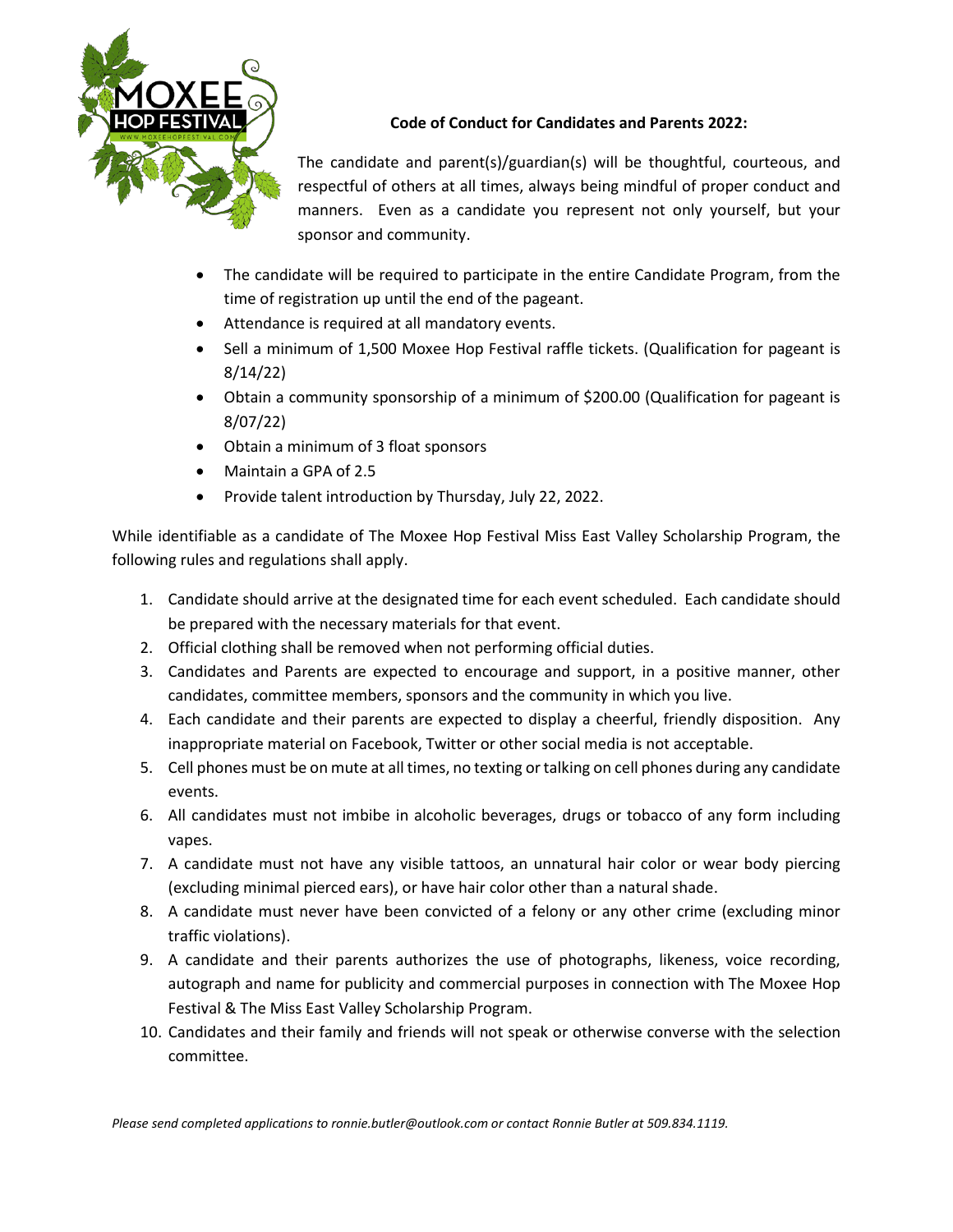- 11. If chosen as Miss East Valley or a member of the royalty court; you will relinquish all other titles via a letter of resignation to your prior title organizers by 8/15/22 and relinquish the right to pursue or acquire any new titles during the year of your reign.
- 12. The candidate must be female and reside in the 90 East Valley School district boundaries.
- 13. Miss East Valley Candidates must be in  $9^{th}$ ,  $10^{th}$ ,  $11^{th}$ , or  $12^{th}$  grade for the 2022-2023 school year.
- 14. The candidate may never have been married nor have had a marriage annulled. Upon accepting the title, if chosen, she agrees that she will not marry during her reign. The candidate may not be pregnant, get pregnant nor have children.
- 15. A one-time educational scholarship will be awarded to the pageant winner and 2 to 4 runner-ups upon the successful year of their reign and paid directly to the educational school of choice by the East Valley Community Enhancement Association.
- 16. Any candidate may be dismissed from the competition at the sole discretion of the Moxee Hop Festival Miss East Valley Scholarship Program.
- 17. I, my parents or guardians do hereby release and forever discharge the Moxee Hop Festival Miss East Valley Scholarship Program, its officers, members, and candidate sponsors; the East Valley Community Enhancement Association, its officers and volunteers, from any and all liabilities direct or indirect, for personal injury or property damage which I may suffer during the candidacy, the Moxee Hop Festival Celebration and my time as a candidate of the Moxee Hop Festival Miss East Valley. In the event I am chosen as Miss East Valley or a member of the royal court, and during my year of reign. This Release shall not be effective if the injuries are caused directly by the willful misconduct of the Moxee Hop Festival Miss East Valley Scholarship Program, its officers, members and sponsors.

I have voluntarily entered the Moxee Hop Festival Miss East Valley Scholarship Candidate Program at my own will. My parents/guardian and I have read and understand and agree to follow the Candidate/Parent Agreement and understand the Code of Conduct that I am expected to maintain.

Signed:

Candidate Signature **Date:** Date:

As a parent I agree to support the above rules and conduct myself in a positive way. I agree to help my daughter be respectful and considerate during this process and am aware of the time commitment that will be required of my daughter and myself.

\_\_\_\_\_\_\_\_\_\_\_\_\_\_\_\_\_\_\_\_\_\_\_\_\_\_\_\_\_\_\_\_\_\_\_\_\_\_\_\_\_\_\_ \_\_\_\_\_\_\_\_\_\_\_\_\_\_\_\_\_\_\_\_\_\_\_\_\_\_\_\_\_\_\_\_

\_\_\_\_\_\_\_\_\_\_\_\_\_\_\_\_\_\_\_\_\_\_\_\_\_\_\_\_\_\_\_\_\_\_\_\_\_\_\_\_\_\_\_ \_\_\_\_\_\_\_\_\_\_\_\_\_\_\_\_\_\_\_\_\_\_\_\_\_\_\_\_\_\_\_\_

Signed:

Parent Signature Date: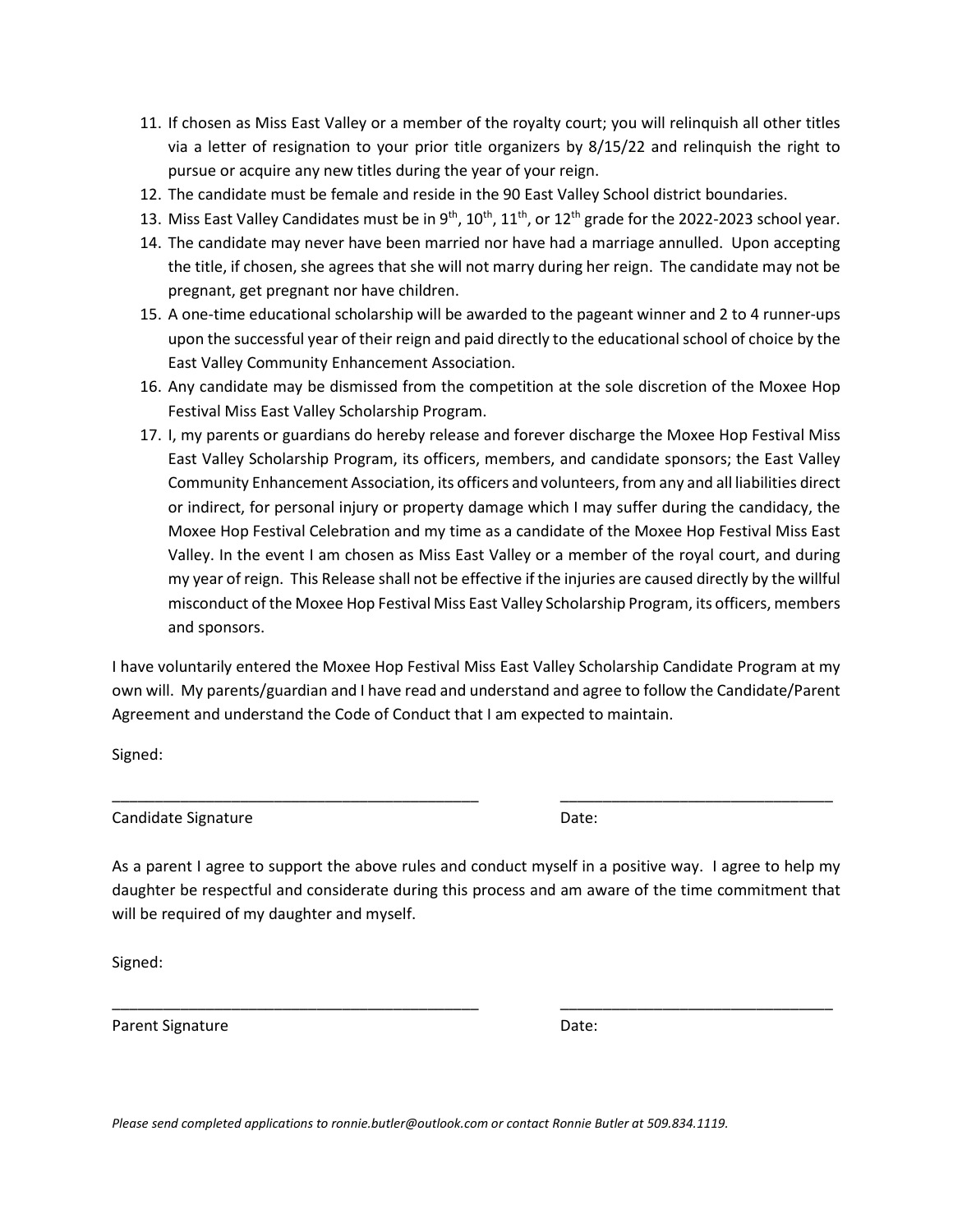

#### **HOLD HARMLESS AGREEMENT AND PARENT CONSENT FORM 2022**

Please read carefully and sign below.

Inappropriate behavior, including disparaging remarks online or any form of media, by any contestant or anyone connected to a contestant, before, during OR after the competition will result in immediate and just disqualification. The same circumstances will be held in the instance of gossip or excessive criticism during or after the competition. In case of such event the title will be passed to the contestant with next highest score.

I have read and understand the application and selection procedures as well as the rules and regulations of the Moxee Hop Festival Miss East Valley Scholarship Pageant. I do hold harmless the Moxee Hop Festival Miss East Valley Scholarship Pageant Committee, it's members; the East Valley Community Enhancement Association and its affiliates; the City of Moxee et al, for all loss of property and/or person and from all accidents that may result from my/our participation in the Moxee Hop Festival Miss East Valley Scholarship Pageant or said activities surrounding the Moxee Hop Festival Miss East Valley Scholarship Pageant in Moxee, Washington. I further agree that by signing this agreement, I hereby grant the Moxee Hop Festival Miss East Valley Pageant Committee and East Valley Community Enhancement Association and its legal representative's editorial, trade, advertising rights to use and publish photographs which I may be included, for editorial, trade, advertising and any other purpose and in any manner or media. I hereby release the Moxee Hop Festival Miss East Valley Scholarship Pageant Committee, East Valley Community Enhancement Association and its representatives and assignees from all claims and liability relating to said photography.

| <b>Applicant Name:</b>         |       |  |
|--------------------------------|-------|--|
| Signature:                     | Date: |  |
|                                |       |  |
| Parent or Legal Guardian Name: |       |  |

| Signature:<br>Date: |  |
|---------------------|--|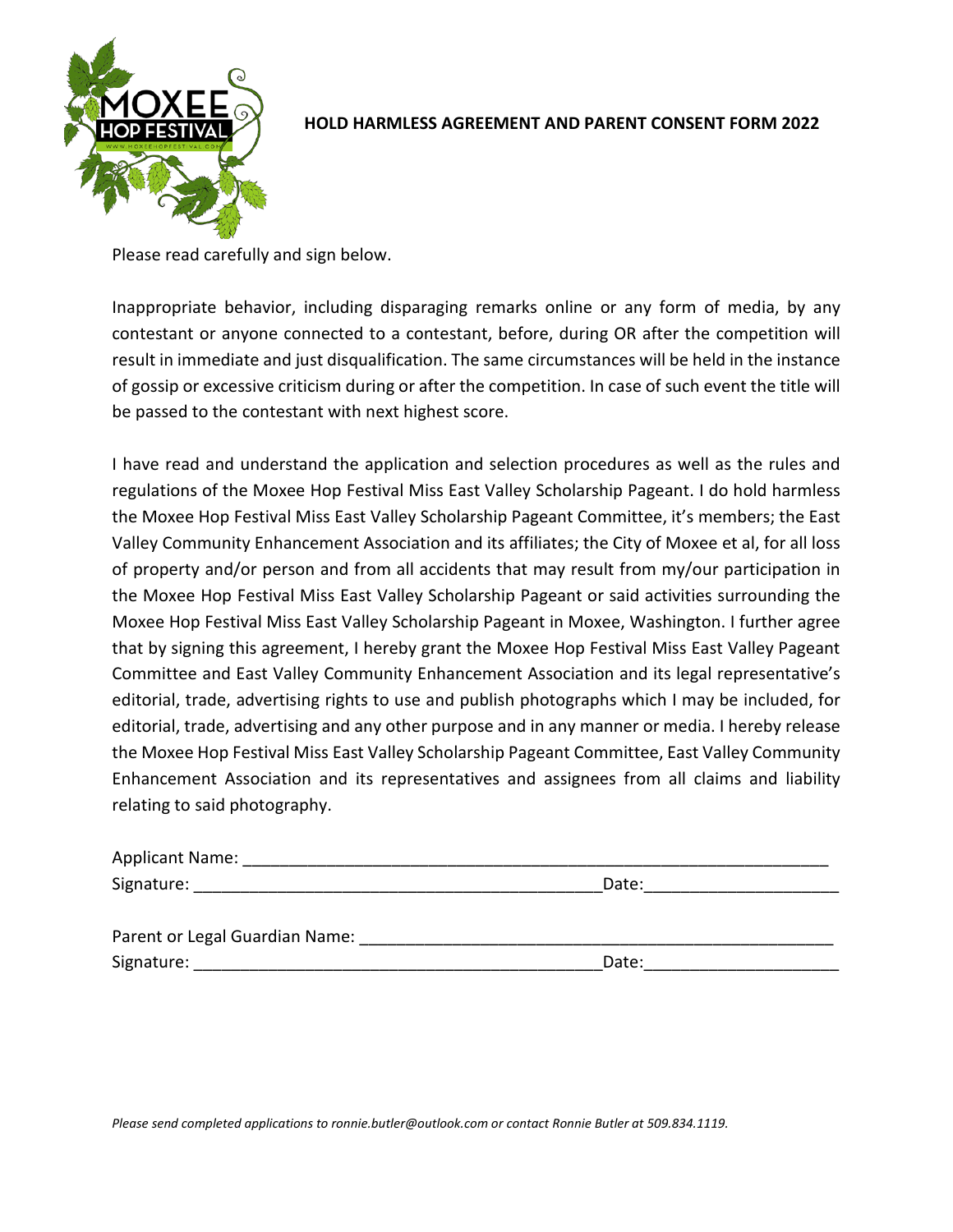#### **SAMPLE RESUME**

#### **Applicant's Name**

#### **Honors and Awards Received**

(Please include the honor/award name, description of nature of award and level of competition. Whether honor or award was academic, artistic, or other type, and date received.)

Example: Most Outstanding Sophomore Band Member, December 2012

#### **Extracurricular School Activities**

(Please include the activity, a description of what the activity consists of, number of years of involvement, and hours per week and per year.)

Example: ASB, Varsity Tennis Team – 3 years; 12 hours a week, Dram Club – 2 years; 4 hours a week, etc.

#### **Community Activities**

(Please include the activity, a description of what the activity consists of, number of years of involvement, and hours per week and per year.)

Example: Volunteer for YMCA Afterschool Program – 5 years; 40 hours a week, etc.

#### **Leadership Skills**

(Please include all Leadership positions held, organization, responsibilities, accomplishments, and personal standards and values.)

Example: Jr. Class President, Key Club Vice-President, Captain Girls Volleyball Team, etc.

#### **Work Experience/Paid Employment**

(Please specify name of employer, responsibilities, hours worked per week and dates employed.)

Example: Moxee Nursery. Managed front desk 8 hours a week. Sept 2011 – Present